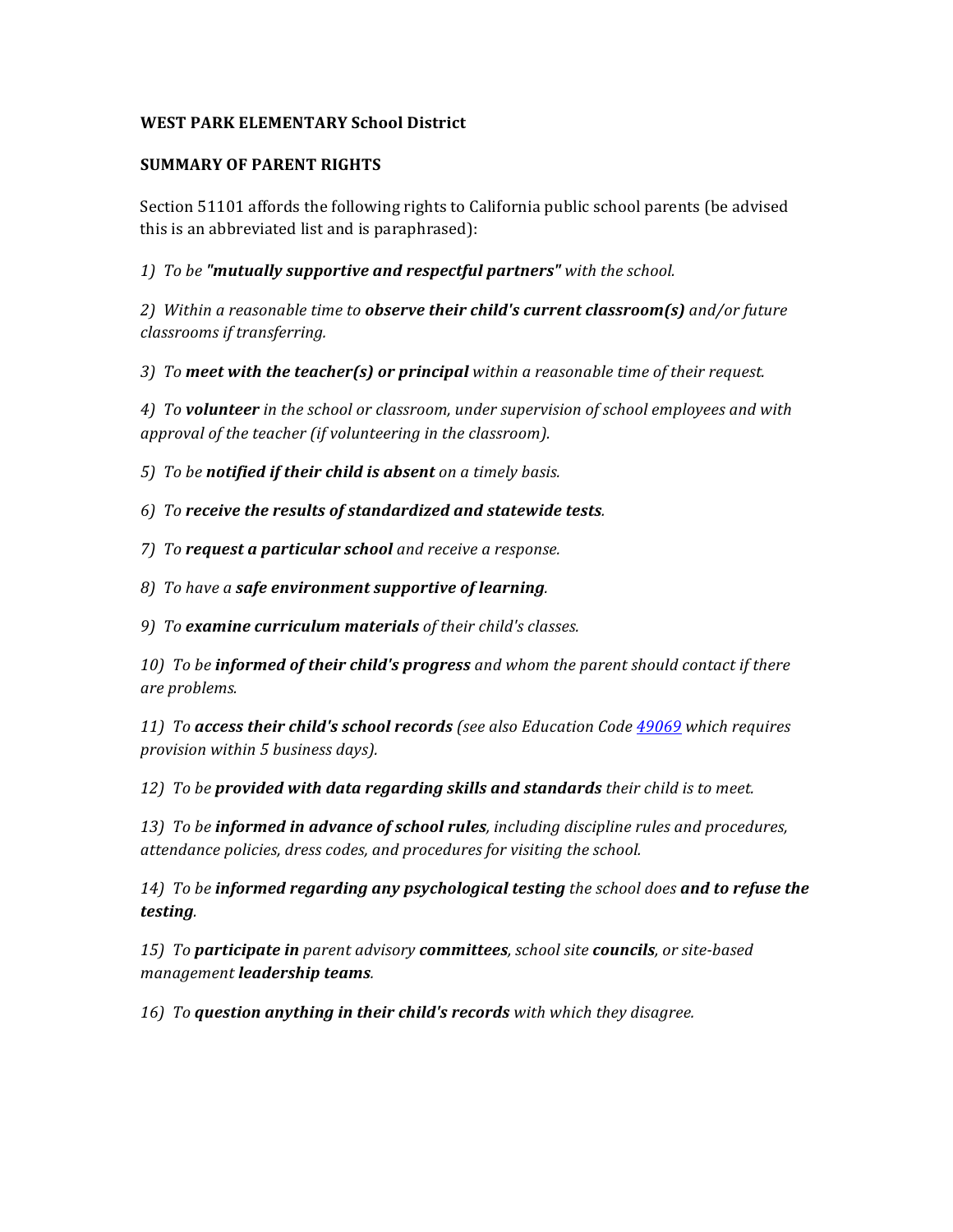Grievance and complaint forms are available upon request or you may write a concern you're your name, address, phone number, and submit it to the District Office (Casandra Simpson).

To get on the Board agenda you must submit your item five days in advance of a Open Public Meeting.

To address the Board of Trustees in Closed Session; you must get approval Board approval in open session then present on the next Board session if approved. If approved, you will receive protocol information to assist in your communications.

For full parent rights packet contact district office (559) 233 - 6501; ten day turn around for printing.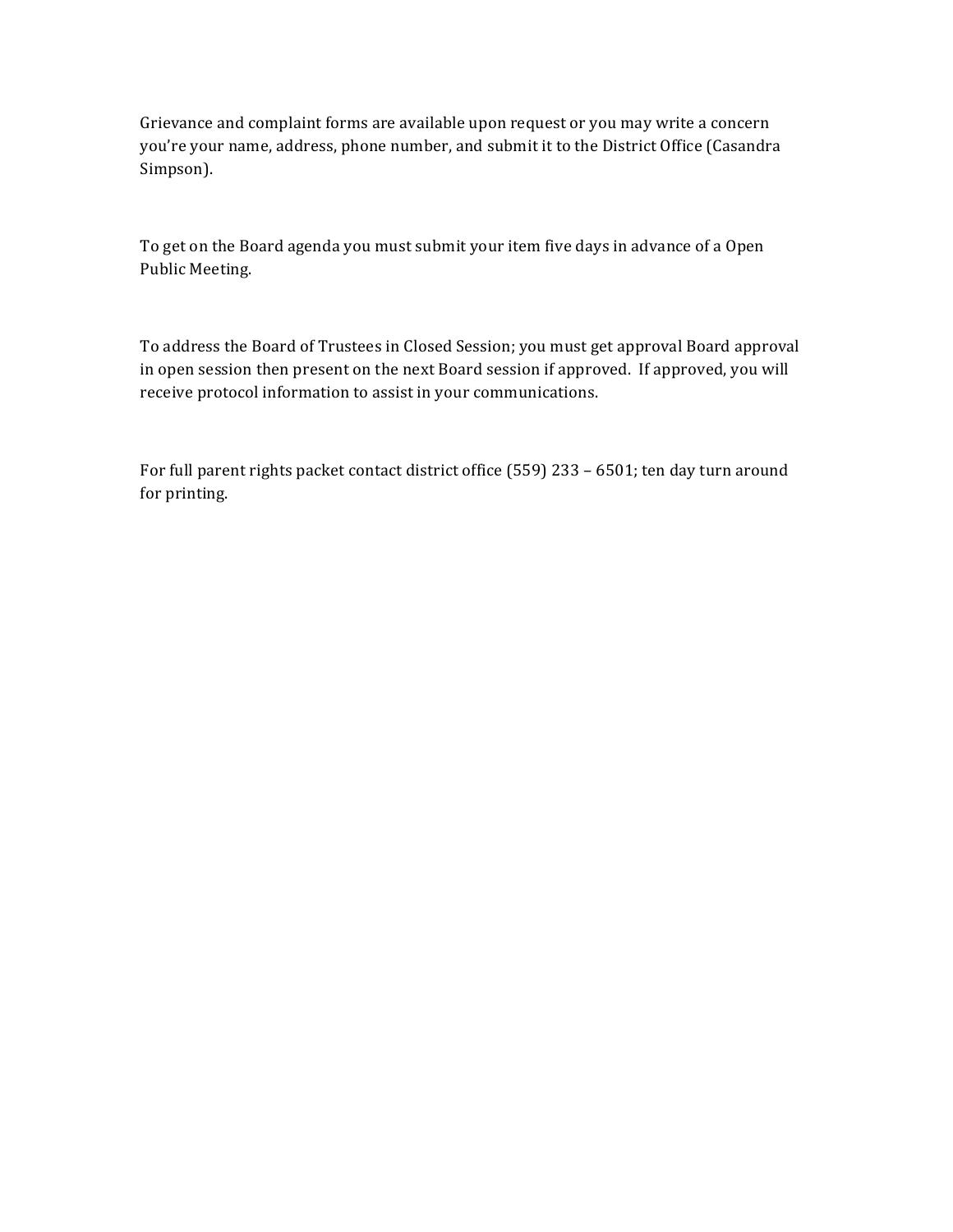# **2015-2016 Notification of Parents or Guardian Rights**

(Unless indicated otherwise, all Code Sections hereinafter referred to are California Education Code.)

## **§ 48980 · Required Notification**

At the beginning of the first semester or quarter of the regular school term, governing boards of school districts shall notify parents and guardians of certain rights and responsibilities including, but not limited to the following sections:

#### **§ 200 et. seq. · Nondiscrimination in district programs and activities**

State and federal law prohibits discrimination in education programs and activities. School districts are required to

afford all pupils, regardless of race, gender, religion, national origin, disability or sexual orientation, equal rights and opportunities.

#### § 221.5  $\cdot$  Course of Study - Sexual Bias

A school counselor, teacher, instructor, administrator, or aide may not, on the basis of the sex of a pupil, offer vocational or school program guidance to a pupil of one sex that is different from the offered to a pupil of the opposite sex or, in counseling a pupil, differentiate career, vocational, or higher education opportunities on the basis of the sex of the pupil counseled. Any school personnel acting in a career counseling or course selection capacity to a pupil shall affirmatively explore with the pupil the possibility of careers, or courses leading to careers, that are nontraditional for that pupil's sex. The parents or legal guardian of the pupil shall be notified in advance of career counseling and course selection commencing with course selection for the seventh grade so that they may participate in the counseling sessions and decisions.

## § 231.5 · Sexual Harassment

School districts are required to have a written policy regarding sexual harassment. A copy of the policy will be displayed in a prominent location, provided as part of any orientation for new students, distributed to all employees and included in publications that set forth standards of conduct for the district.

## § 17612 · Pesticide Products

The school shall provide to parents or guardians of pupils a written notification of the name of all pesticide products

expected to be applied at the school during the upcoming year. The notification shall identify the active ingredient(s)

in each pesticide product. The notice shall also contain the Internet address used to access information on pesticides and pesticide use reduction developed by the Department of Pesticide Regulation and may contain information deemed necessary by the school district. The school district shall provide the opportunity for recipients to register with the school district if they wish to receive notification of individual pesticide applications at the school. Persons who register shall be notified of individual applications at least 72 hours prior to the application. The notice shall include the product name, the active ingredient and the intended date of application. If a pesticide product not included in the annual notification is subsequently intended for use at the school, the school district shall provide written notification of its intended use at least 72 hours prior to application.

#### § 32255 - 32255.6 · Pupils' Rights to Refrain From the Harmful or Destructive Use of Animals

Any pupil with a moral objection to dissecting, harming or destroying animals shall notify his/her teacher regarding this objection. If the teacher believes an adequate alternative education project is possible then the teacher may work with the pupil to develop an agreed upon alternative education project. The project shall require a comparable time and effort by the pupil. It shall not be more arduous as a means of penalizing the pupil. The pupil shall note be discriminated against based upon his/her decision to exercise the rights of the section.

#### § 32286, 32288 · Comprehensive School Safety Plan

Each school shall adopt a comprehensive school safety plan. Each July, the school site will report on the status of its school safety plan, including a description of its key elements in the annual school accountability report card. Before adopting its safety plan, the school site council or the school safety planning committee shall hold a public meeting in order to allow members of the public the opportunity to express an opinion about the plan.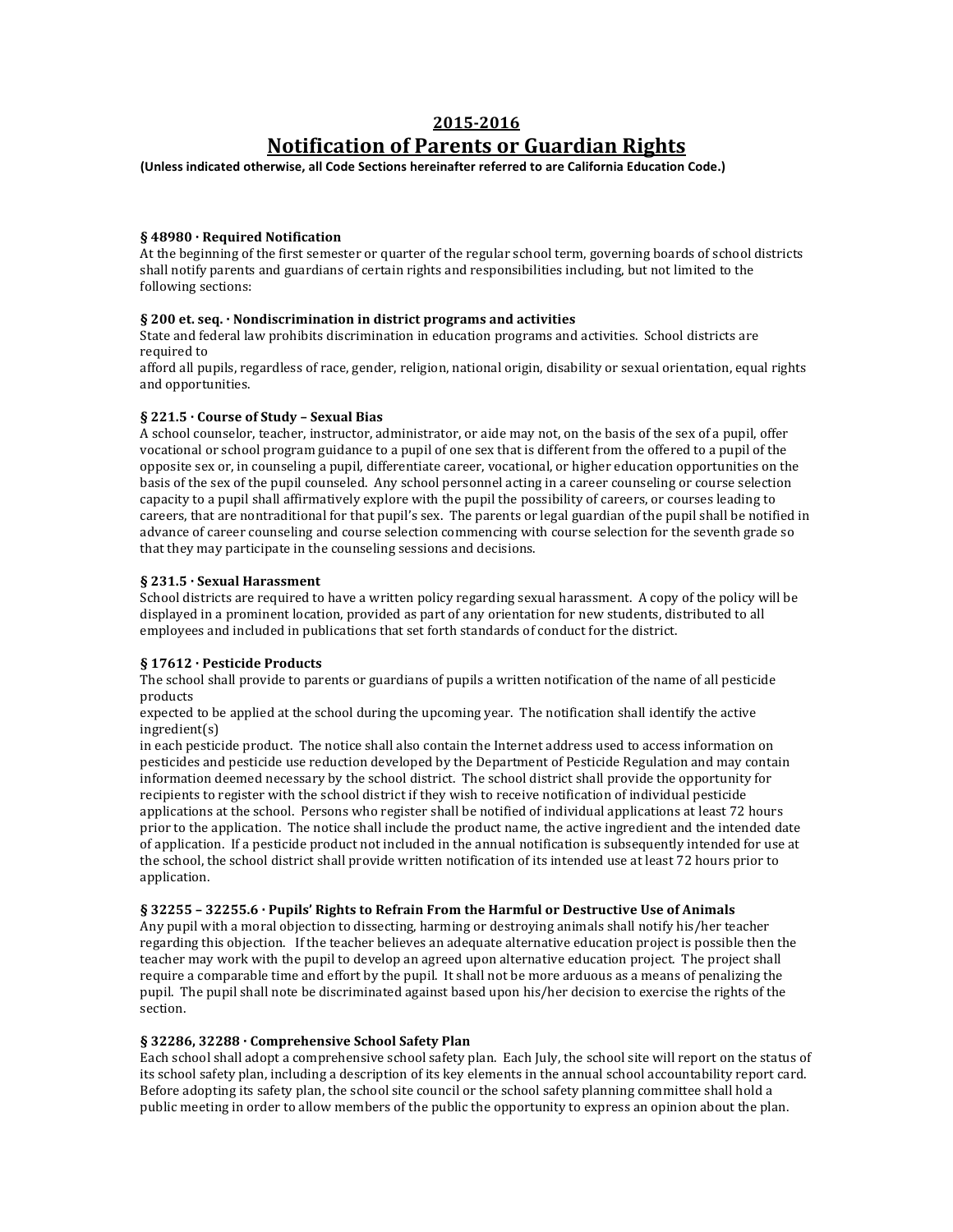Specified persons shall be notified of the meeting in writing. Specified persons shall include: the mayor, a representative of the local school employee organization, representatives of parent organizations, representatives of each teacher organization at the school site, a representative of the student body government and all other persons that indicate they want to be notified. In order to ensure compliance, each school district shall notify the State Department of Education by October 15 of any schools that have not compli9ed with the development of a school safety plan.

## **§ 32390 · Fingerprinting**

The governing board of any school district may offer a fingerprinting program for children enrolled in kindergarten or newly enrolled in that district. Each parent/guardian shall be informed of the school fingerprinting program when the child first enrolls in public schools. At that time the parent shall declare in writing whether he/she wants the child to be fingerprinted in the school program. If the parent consents to fingerprinting, they shall pay the applicable fee. The parent shall be informed in writing at the time of enrollment that the may reverse in writing, their declaration on fingerprinting at any time. Children shall not be fingerprinted without the consent of the parent/guardian.

## § 33126, 35256, 35258 · School Accountability Report Card

It is the intent of the Legislature that school districts make a concert6ed effort to notify parents of the purpose of school accountability report cards and ensure that all parents receive a copy of the report card. School Districts with internet access should make copies of the report available through the internet.

## § 35183 - 35183.5 · Dress code/Use of Sunscreen

Authorizes a school district to adopt a reasonable dress code that requires pupils to wear a school wide uniform or prohibits the wearing of gang related clothing. Each school will also allow for the outdoor use during the school day, articles of sun protective clothing, including, but not limited to hats. Each school site shall allow pupils the use of sunscreen during the school day without a physician's note or prescription. Each school site may set policy related to the use of sunscreen by pupils during the school day. For purposes of this subdivision, sunscreen is not an over-the-counter medication.

## § 35186 · Williams Settlement Complaint Rights

Each school district shall notify parents that there should be sufficient textbooks and instructional materials in each classroom. Each pupil, including English learners, must have textbook or instructional materials, or both, to use in the class and to take home to complete required homework assignments. School facilities must be clean, safe and maintained in good repair, and there should be no teacher vacancies or mis-assignments. Complaint procedures have been established to identify and resolve complaints regarding these issues. Complaint forms should be available at the school or district office.

## **§ 35291- 35291.5 · Rules; School Discipline**

The governing board of any school district shall prescribe rules not inconsistent with law or with the rules prescribed by the State Board of Education, for the government and discipline of the schools under its jurisdiction. These rules

And procedures shall be developed by a committee with a specified membership. The governing board of each school district which maintains any of grades 1 through 12, inclusive, may notify the parent of guardian of all pupils registered in schools to both continuing and transfer pupils and to their parents regarding school discipline rules.

## § 39831.5 · School Bus Passenger Safety

Upon registration, parents of pupils not previously transported in a school bus, shall be provided with written information on school bus safety. This applies to pre-kindergarten, kindergarten and grades 1 to 6.

## **§ 44808.5 · Open Campus Lunch Period**

If the governing board of a school district permits students enrolled in their high schools to leave school grounds during lunch, parents are to be informed that neither the school district nor any employee shall be liable for the conduct or safety of any pupil who has left the school grounds during this lunch period.

## § 46010.1 · Excused Absences for Pupils Obtaining Confidential Medical Services without Consent of the **Parent/Guardian**

The governing board of each district shall…notify pupils in grades 7 to 12 inclusive, and the parents or guardians of all pupils…that school authorities may excuse any pupil from the school for the purpose of obtaining confidential medical services without the consent of the pupil's parent or guardian.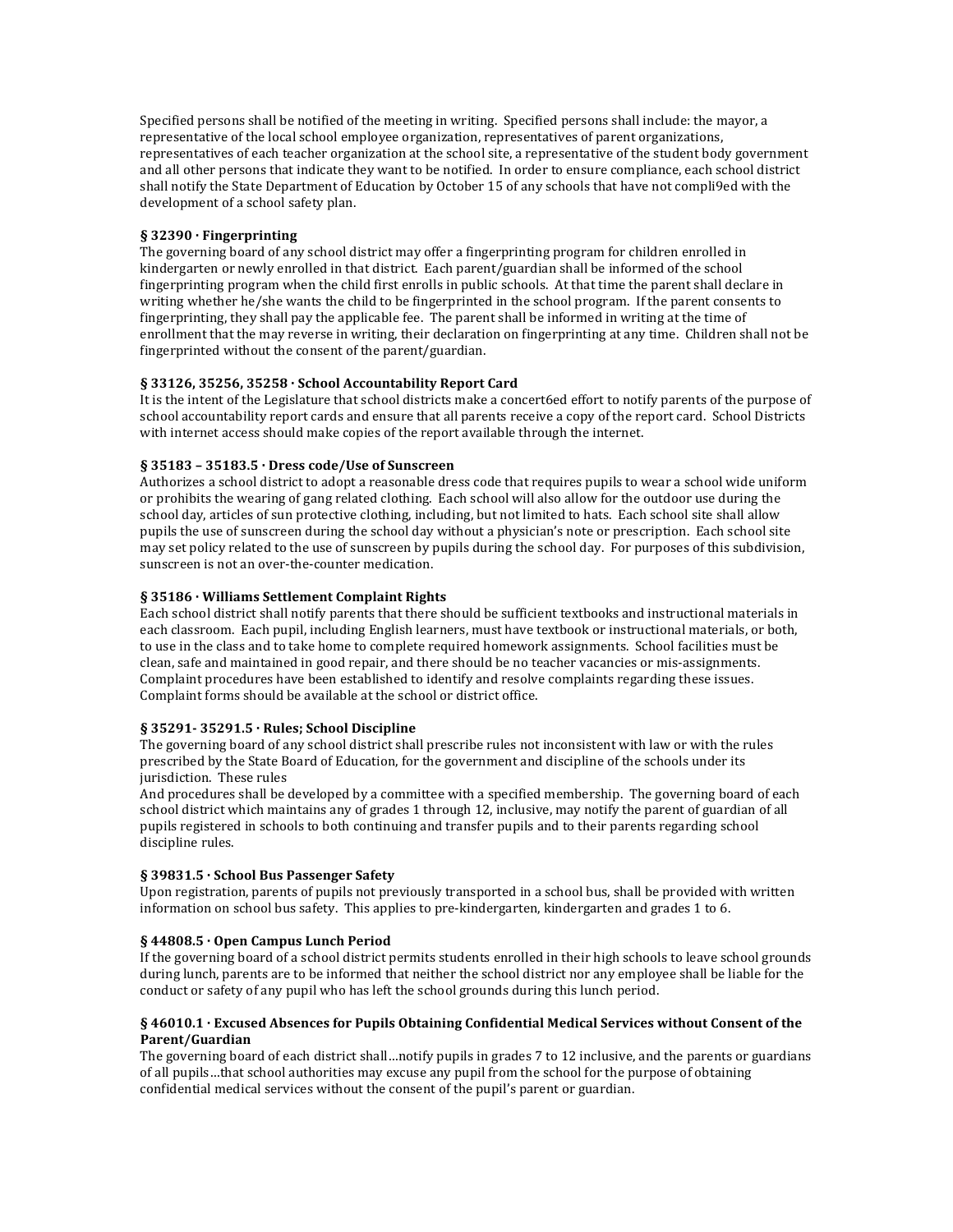#### § 46014 · Regulations Regarding Absences for Religious Purposes

Pupils, with the written consent of their parents or guardians, may be excused from school in order to participate in religious exercises or to receive moral and religious instruction at their respective places of worship or at other suitable place or places away from school property designated by the religious group, church, or denomination which shall be in addition and supplementary to the instruction in manners and moral required elsewhere in this code. Such absence shall not be deemed absence in computing average daily attendance, if all the following conditions are complied with:

- (a) The governing board of the district of attendance, at its discretion, shall first adopt a resolution permitting pupils to be absent from school for such exercises or instruction.
- (b) The governing board shall adopt regulations governing the attendance of pupils at such exercises or instruction and the reporting thereof.
- (c) Each pupil so excused shall attend a school at least the minimum school day for his grade of elementary schools, and as provided by the relevant provisions of the rules and regulations of the State Board of Education for secondary schools.
- (d) No pupil shall be excused from school for such purposes on more than four days per school month.
- It is hereby declared to be the intent of the Legislature that this section shall be permissive only.

#### § 46600 · Inter-district Attendance

The governing boards of two or more school districts may enter into an agreement, for a term not to exceed five school years, for the inter-district attendance of pupils who are residents of the districts. The agreement shall stipulate the terms and conditions under which inter-district attendance shall be permitted or denied.

## § 48204 (b) · Residency-Parent/Guardian Employment

Under certain conditions, a pupil may attend schools in another district within which one or both of the parents are employed.

## § 48205 · Excused Absence: Justifiable Personal Reasons

- (a) Not withstanding Section 48200, a pupil shall be excused from school when the absence is:
	- (1) Due to his or her illness
	- (2) Due to quarantine under the direction of a county or city health officer.
	- (3) For the purpose of having medical, dental, optometrical, or chiropractic services rendered.
	- (4) For the purpose of attending the funeral services of a member of his or her immediate family, so long as the absence is not more than one day if the service is conducted in California and not more than three days if the service is conducted outside of California.
	- $(5)$  For the purpose of jury duty in the manner provided for by law
	- (6) Due to the illness or medical appointment during school hours of a child of whom the pupil is the custodial parent
	- (7) For justifiable personal reasons, including, but not limited to, an appearance in court, attendance at a funeral service, observance of a holiday or ceremony of his or her religion, attendance at religious retreats, or attendance at an employment conference, when the pupil's absence has been requested in writing by the parent or guardian and approved by the principal or a designated representative pursuant to uniform standards established by the governing board.

A pupil absent from school under this section shall be allowed to complete all assignments and Tests missed during the absence that can be reasonably provided and, upon satisfactory completion within a reasonable equivalent to, but not necessarily identical to, the tests and assignments that the pupil missed during the absence.

For purposes of this section, attendance at religious retreats shall not exceed four hours per semester. Absences pursuant to this section are deemed to be absences in computing average daily attendance and shall not generate state apportionment payments.

"Immediate family," as used in this section, has the same meaning as that set forth in Section 45194, except that references therein to "employee" shall be deemed to be references to "pupil."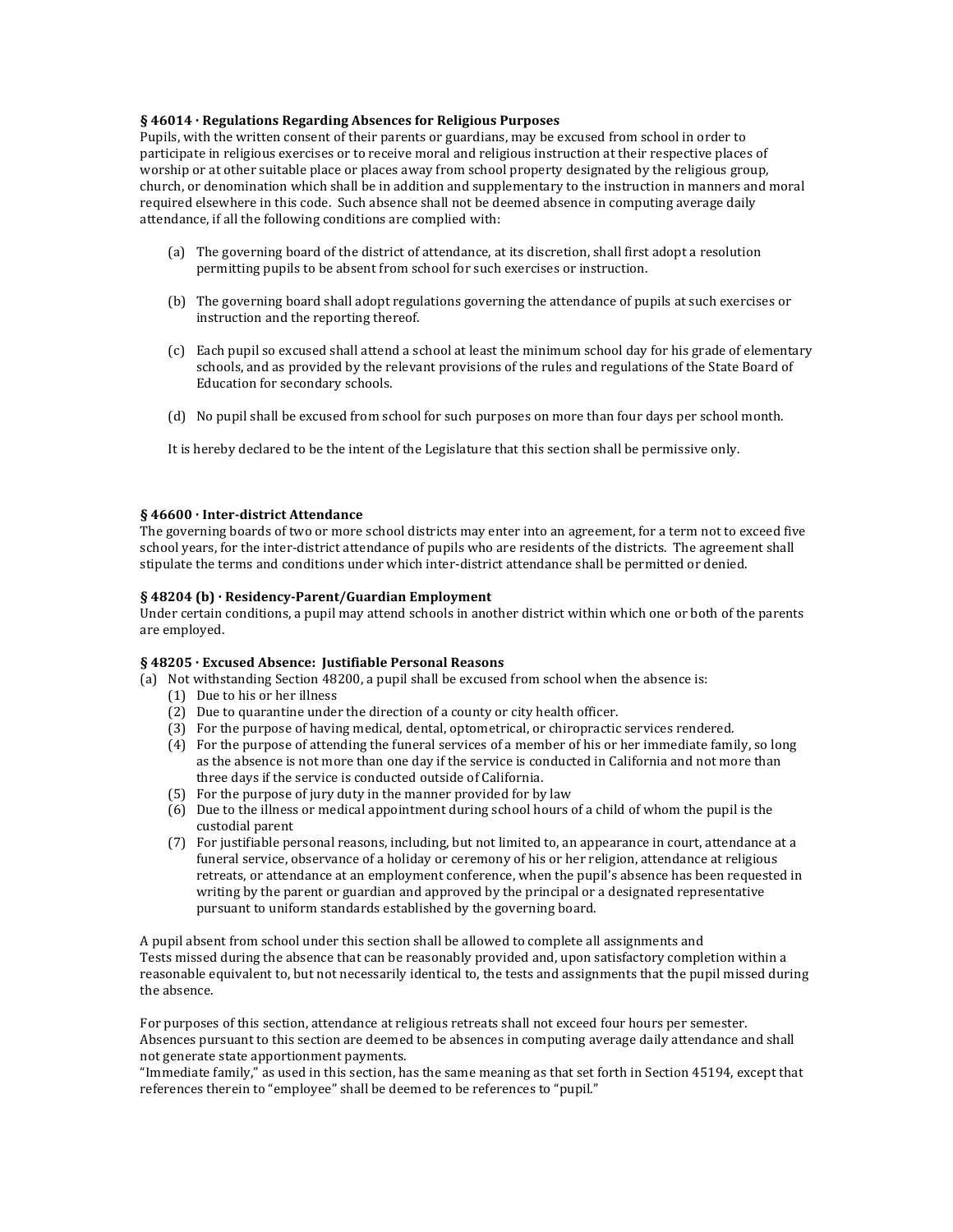#### § 48206.3, 48207, 48208 · Pupils with Temporary Disability

A pupil with a temporary disability which makes attendance in the regular day classes or alternative education program in which they are enrolled impossible or inadvisable shall receive individual instruction provided by the district in which the pupil is deemed to reside. Such pupils shall be provided individual instruction, as deemed 

Necessary, that may include instruction in the pupil's home, hospital, or health facility in the pupil's district of residence. Individual instruction means instruction provided to a pupil in the pupil's home, in a hospital or other health facility excluding state hospitals. A temporary disability means a physical or emotional disability incurred while a pupil is enrolled in regular day classes or an alternative education program after which the pupil can reasonably be expected to return to regular day classes or the alternative program without special intervention.

A pupil with a temporary disability who is in a hospital or other residential health facility, excluding a state hospital, which is located outside the school district in which the pupil's parent or guardian resides, shall be deemed to have complied with the residency requirements for school attendance in the school district in which the hospital is located.

It shall be the primary responsibility of the parent or guardian to notify the school district in which the pupil is deemed to reside of the pupil's presence in a qualifying hospital. Upon receipt of this notification, that school district shall: Within 5 working days of receipt of the notification, determine whether the pupil will be able to receive individualized instruction and when it will commence. The instruction will begin no later than 5 days after the need for individualized instruction has been rendered.

## § 48216 · Exclusion of Pupils Not Immunized

A school district shall exclude a pupil who is not properly immunized and will notify the parent/guardian that they have two weeks to supply evidence that the pupil is properly immunized or is exempt from immunization. The district shall also refer the parent/guardian to sources of medical services to obtain immunizations if they are needed.

#### **§ 48850 – et.seq. · Foster Youth**

Each school district will designate an educational liaison to ensure that pupils in foster care receive stable school placements which are: in the best interest of the child, in the least restrictive educational program, provide access to academic resources, services and extracurricular activities available to all students, provide full an partial credit for coursework taken and give a meaningful opportunity to meet pupil academic achievement standards.

#### **§ 48980 © · Minimum Days and Staff Development Days**

The school district shall notify parents/guardians of all pupils of the schedule of minimum days and pupil free staff development days, and if any minimum or pupil free staff development days are scheduled thereafter, the governing board shall notify parents/guardians of the affected pupils as early as possible but no later than one month before the scheduled minimum or pupil free day.

#### **§ 48980 (d) · Investing for Future College Education**

Parents are advised of the importance of investing for the future college or university education of their children and of considering appropriate investment options.

#### **§ 48980 (h) · Attendance Options**

The school district shall advise the parent or guardian of all existing statutory attendance options and local attendance options available in the district. This notification shall include all options for meeting residency requirements for school attendance, programmatic options offered within the local attendance areas, and any special programmatic options available on both an inter-district and intra-district basis. The notification shall also include a description of all options, a description of the procedure for application for alternative attendance areas or programs, an application form from the district for requesting a change of attendance, and a description of the appeals process available, if any, for a parent or guardian denied a change of attendance. The notification shall also include an explanation of the existing statutory attendance options including, but not limited to those under Education Code Sections  $35160.5$ ,  $46600$ ,  $48204$  (f), and  $48209$ . The department shall produce this portion of the notification and shall distribute it to all school districts.

#### § 49063, 49069, FERPA, 5 CCR Sec. 431 (e) · Parent Access to Records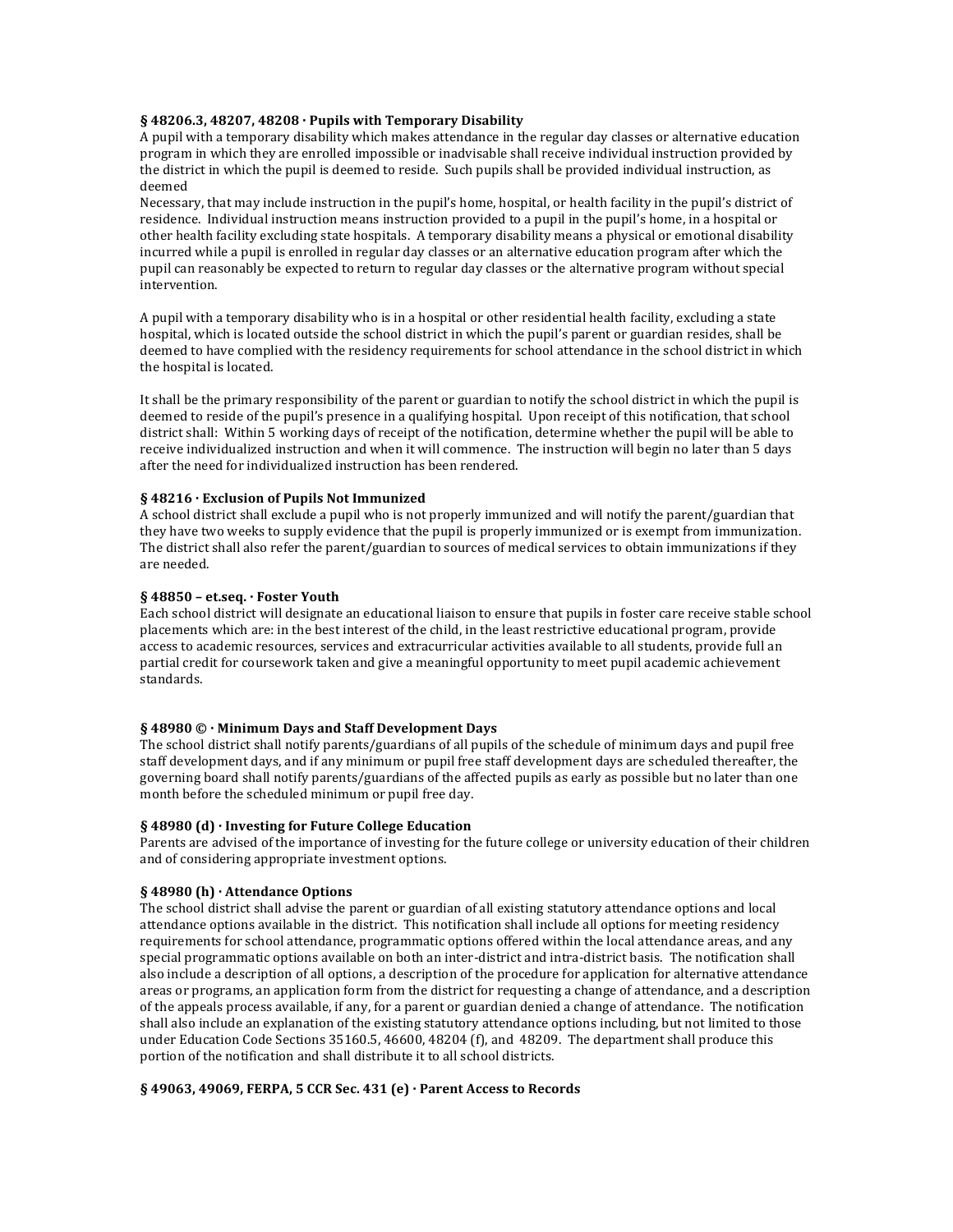School districts shall notify parents in writing of their rights regarding the availability of the types of pupil records and information which are directly related to students and maintained by the institution, the official responsible for the maintenance of the records, the location of the records, the policies for reviewing and expunging the records, the right of the parent to access the pupil records, the procedure for challenging the content of student records, the cost which will be charged to the parent for copies of records, and their right to file a complaint with the United States Department of health, Education and Welfare concerning an alleged failure by the district to comply with the provisions of Section 438 of the General Education Provisions Act. Parents of currently enrolled or former pupils have an absolute right to access to any and all pupil records related to their children which are maintained by school districts or private schools.

## **§ 49073 · Directory Information**

Parents or guardians shall be given the right to allow the district to release directory information on pupils or former pupils of the district to officials, organizations or individuals according to district policy. No information shall be released when a parent has notified the district not to release such information. Directory information may be released according to local policy as to any pupil or former pupil, provided that notice is given at least on an annual basis of the categories of information which the school plans to release and of the recipients. Where applicable, schools are to notify parents of requirements under "No Child Left Behind," that requires the release of specified directory information on students to military recruiters.

#### § 49403 · Control of Communicable Disease & Immunization of Pupils

The governing board of any school district may authorize any person licensed as a physician and surgeon, or any person licensed as a registered nurse acting under direction of a supervising physician and surgeon to administer an immunizing agent to any pupil, provided that written consent of the pupil's parent or guardian has been obtained prior to administration of such immunizing agent.

## § 49423 · Administration of Prescribed Medication

Any pupil who is required to take, during the regular school day, medication prescribed for them by a physician, may be assisted by the school nurse or other designated school personnel or may carry and self administer prescription auto-injectable epinephrine under the following circumstances: (1 In order for the pupil to be assisted by a school nurse or other designated school personnel, the school district shall obtain both a written statement from the physician detailing the name of the medication, method, amount and time schedule by which the medication is to be taken and a written statement from the parent, foster parent or guardian of the pupil indicating the desire that the school district assist the pupil in the matters included in the physician's statement. (2) In order for the pupil to carry and self administer prescription auto-injectable epinephrine, the school district shall obtain a written statement from the physician detailing the name of the medication, method, amount and time schedule by which the medication is to be taken and confirming that the pupil is able to self administer the medication and a written statement from the parent, foster parent, or guardian of the pupil consenting to self administration, as well as providing a release for the school nurse or their designated school personnel to consult with the health care dentist or provider of the pupil regarding any questions that may arise with regard to the medication, and releasing the school district and school district and school personnel from any liability if they use auto-injectable epinephrine in a manner other than as prescribed.

The written statements in both cases shall be provided at lest annually and more frequently if the medication, dosage, frequency of administration, or reason for administration changes.

#### **§ 49451 · Parent's Refusal to Consent**

A parent or guardian having control or charge of any child enrolled in the public schools may file annually with the principal of the school in which he is enrolled a statement in writing, signed by the parent or guardian, stating that he will not consent to a physical examination of his child. Thereupon the child shall be exempt from any physical examination, but whenever there is a good reason to believe that the child is suffering from a recognized contagious or infectious disease, he shall be sent home and shall not be permitted to return until the school authorities are satisfied that any contagious or infectious disease does not exist.

## **§ 49452.8 · Dental Care**

A pupil, while enrolled in kindergarten in a public school, or while enrolled in first grade in a public school if the pupil was not previously enrolled in kindergarten in public school, shall, no later than May 31 of the school year, present proof of having received an oral health assessment by a licensed dental health professional no earlier than 12 months prior to the date of the initial enrollment of the pupil.

#### § 49472 · Medical & Hospital Services for Pupils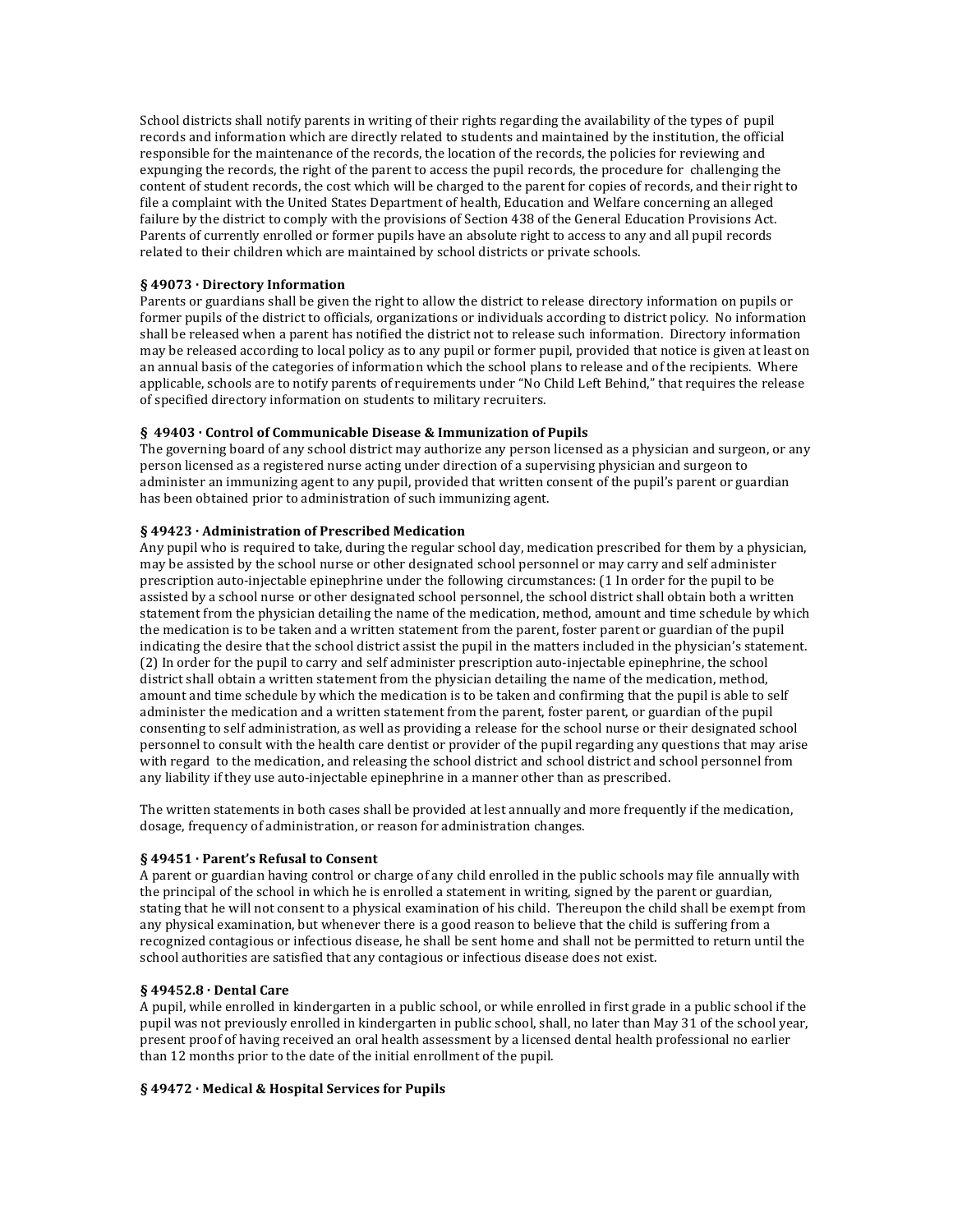The governing board of any school/district may provide or make available medical and/or hospital services for pupils through nonprofit membership corporations, or authorized insurance companies for accidents occurring on school grounds, or while being transported to or from any school activity or event. The service shall be provided only with the consent of the parent or guardian, or the pupil if he/she is not a minor. Please contact the school or district office regarding such medical service.

## **§ 49480 · Continuing Medication**

The parent or legal guardian of a pupil on continuing medication for a non episodic condition shall inform the school of the medication, the dosage and the name of the physician. With the consent of the parent or guardian, the school nurse may communicate with the physician and may counsel with school personnel regarding the possible effects of the drug. The superintendent of the school district shall be responsible for informing parents of the requirements of this section.

## § 49510 - 49520 · Child Nutrition; School Meals

It is the intent of these articles to establish an ongoing program to assure that the nutritional requirements of pupils are enhanced by a pervasive program of food supplementation while they are attending school. The Department of Education, in cooperation with the Department of Social Welfare, shall establish a statewide program to provide nutritious meals at school for pupils. Priority will be given to providing free or reduced meals to the neediest children.

## § 51101, 51101.1 · Rights of Parents and Guardians to Information

Parents and guardians have the right to be informed by the school and to participate in the education of their children, as follows: to observe classrooms as specified: within a reasonable time of their request to meet with teachers and the principal of the school; to volunteer their time and resources; to be notified on a timely basis if their child is absent from school without permission; to receive the results of their child's performance and the performance of the school on standardized tests; to request a particular school for their child and to receive a response from the district; to have a school environment for their child that is safe and supportive; to examine the curriculum materials of their child's classes; to be informed of their child's progress in school and of the appropriate staff to contact should a problem arise; to access the school records of their child; to receive information about the academic performance standards, proficiencies, or skills their child is expected to accomplish; to be informed in advance about school rules, including disciplinary rules and procedures, attendance policies, or skills their child is expected to accomplish; to be informed in advance about school rules, including disciplinary rules and procedures, attendance policies, dress code and procedures for visiting the school; to receive information about any psychological testing and to deny permission to test; to participate as a member of a parent advisory committee, school-site council, or site-based leadership team; to challenge anything in their child's record and to receive a response from the school; and to be notified as early in the year as practicable if their child is identified as being at risk of retention and their right to consult with school personnel regarding any decision to promote or retain and to appeal a decision to promote or retain.

School districts will take all reasonable steps to ensure that all parents and guardians of pupils, who speak a language other than English, are properly notified in English and in their home language of the rights and opportunities available to them.

#### **§ 51938 · Parent Notification for AIDS/HIV Instruction and Human Sexuality**

A parent/guardian of a pupil has the right to excuse their child from all or part of comprehensive sexual health education, HIV/AIDS presentation education, and assessments related to that education as follows: (a) At the beginning of each school year, or, for a pupil who enrolls in a school after the beginning of the school year, at the time of that pupil's enrollment, each school district shall notify the parent/guardian of each pupil about instruction in comprehensive sexual health education and HIV/AIDS prevention education and research on pupil health behaviors and risks planned for the coming year. The notice shall include all of the following:

- (1) Advise the parent/guardian that written and audio visual educational materials used in comprehensive sexual health education and HIV/AIDS prevention education are available for inspection.
- (2) Advise the parent/guardian whether the comprehensive sexual health education or HIV/AIDS prevention education will be taught by school district personnel or by outside consultants. If the school elects to provide this instruction by outside consultants or guest speaks, the notice shall include the date of instruction, the name of the organization or affiliation of each guest speaker, and an indication that the parent has the right to request a copy of information about the instruction (E.C. sections 51933, 51934 and 51938). If arrangements for this instruction are made after the beginning of the school year, notice shall be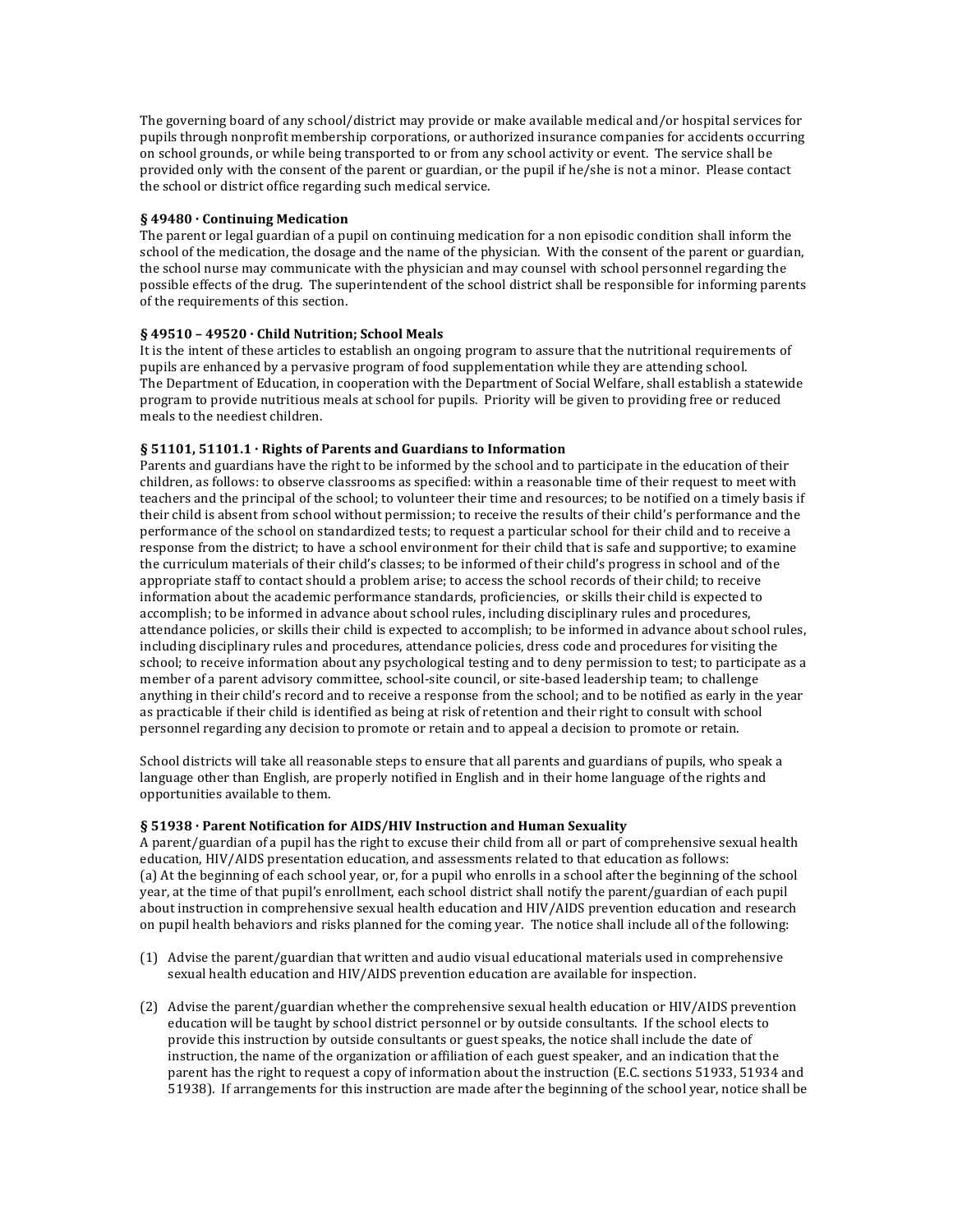made by mail or another commonly used method of notification, no fewer than 14 days before instruction is delivered.

- (3) Information explaining the parent's/guardian's right to request a copy of this chapter.
- (4) Advise the parent/guardian that the parent/guardian may request in writing that his or her child not receive comprehensive sexual health education or HIV/AIDS prevention education.
- (5) Anonymous, voluntary and confidential research and evaluation tools to measure pupils' health behaviors and risks, including tests, questionnaires, and surveys containing age appropriate questions about the pupil's attitudes concerning or practices relating to sex may be administered to any pupil in grades 7 to 12 inclusive, if the parent/guardian is notified in writing that this test, questionnaire, or survey is to be administered and the pupil's parent/guardian is given the opportunity to review the test, questionnaire, or survey and to request in writing that his or her child not participate.

## **§ 52244 · Advance Placement Examination Fees**

State funds are available to award grants to pupils to cover the costs of advanced placement examination fees. Any economically disadvantaged pupil who is enrolled in an advanced placement course may apply to their school for a grant.

#### § 56301 · Child Find Policies (Special Education)

All individuals with disabilities residing in the state, including those who are homeless or wards of the state, shall be identified, located and assessed as required. Each district, special education local plan area, or county office shall establish written policies and procedures for a continuous child-find system which addressed the relationship among identification, screening, referral, assessment, planning, review and the triennial assessment. The policies and procedures shall include but need not be limited to, written notification of all parents, of their rights under this chapter, and the procedure for initiating a referral for assessment. Parents shall be given a copy of their rights and procedural safeguards upon initial referral for assessment, upon notice of an individualized education program meeting or reassessment, upon filing a complaint, and upon filing for a pre-hearing mediation conference.

#### § 59501 · Notice of Alternative Schools

California state law authorizes all school districts to provide for alternative schools. Section 58500 of the Education Code defines alternative school as a school or separate class group within a school which is operated in a manner designed to:

- (a) Maximize the opportunity for students to develop the positive values of self-reliance, initiative, kindness, spontaneity, resourcefulness, courage, creativity, responsibility, and joy.
- (b) Recognize that the best learning takes place when the student learns because of his desire to learn.
- (c) Maintain a learning situation maximizing student self-motivation and encouraging the student in his own time to follow his own interests. These interests may be conceived by him totally and independently or may result in whole or in part from a presentation by his teachers of choices of learning projects.
- (d) Maximize the opportunity for teachers, parents and students to cooperatively develop the learning process and its subject matter. This opportunity shall be continuous, permanent process.
- (e) Maximize the opportunity for the students, teachers, and parents to continuously react tot her changing world, including but not limited to the community in which the school is located.

In the event any parent, pupil, or teacher is interested in further information concerning alternative schools, the county superintendent of schools, the administrative office of this district, and the principal's office in each attendance unit have copies of the law available for your information. This law particularly authorizes interested persons to request the governing board of the district to establish alternative school programs in each district."

## **§ 60850 – 60856 · High School Exit Examination**

Commencing with the 2005-2006 school year and each school year thereafter, each pupil completing grade 12 shall successfully pass the exit examination as a condition of receiving a diploma of graduation or a condition of graduation from high school.

The parent shall be notified of the date of the examination, the consequences of not passing the examination and that passing the examination is a condition of graduation.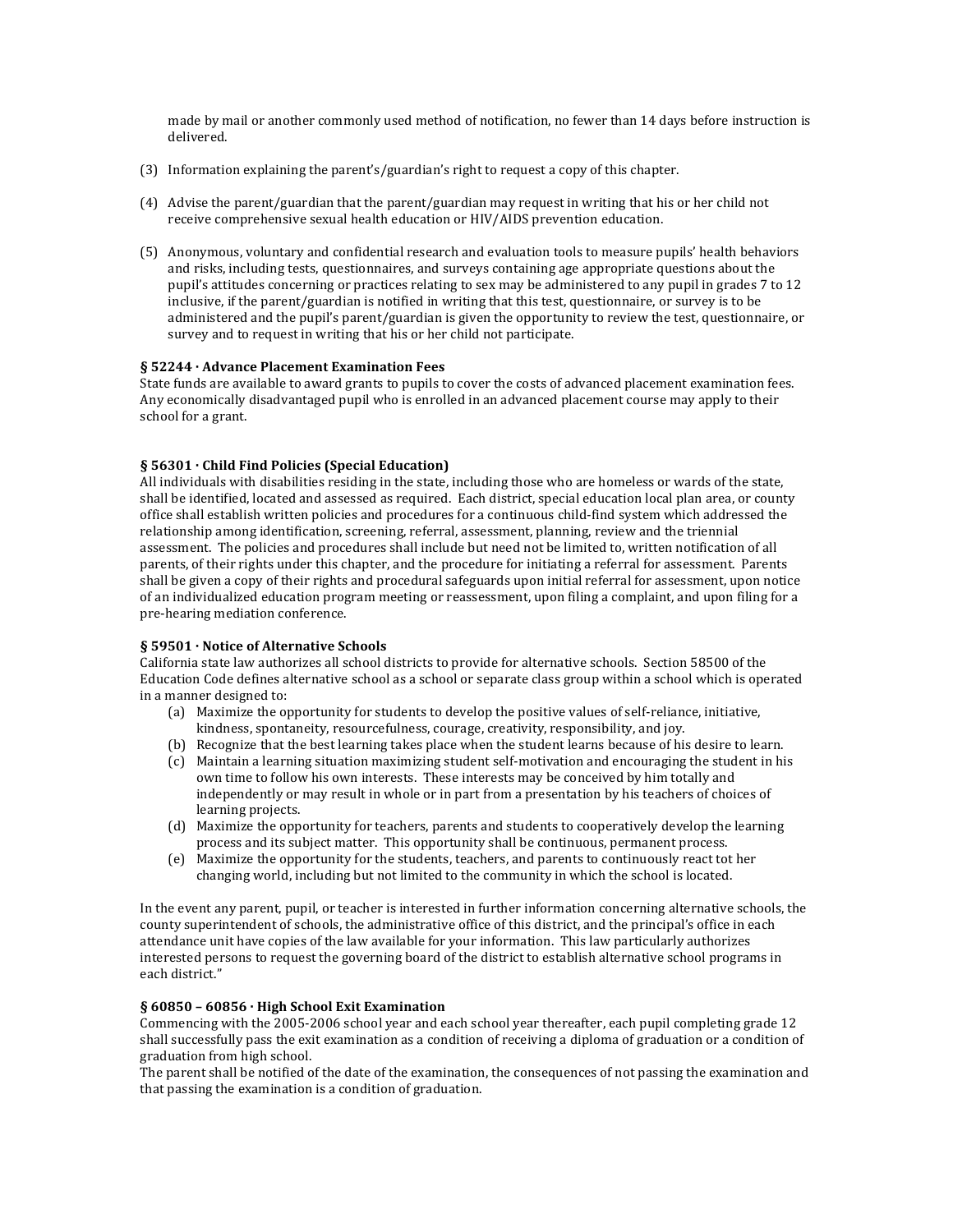#### § 504 of the Rehabilitation Act of 1973

Section 504 prohibits discrimination on the basis of disability. It requires school districts to identify and evaluate children with physical or mental impairment that substantially limits one or more major life activities. These students, are eligible to receive services and aids to meet their needs. The school district is to designate a person responsible for implementing the requirements of this section.

#### **Individuals with Disabilities Education Act (IDEA)**

Every individual with exceptional needs, who is eligible to receive educational instruction, related services, or both under this part shall receive such educational instruction, services, or both, at no cost to his or her parents, or as appropriate, to him or her.

Federal law also requires a free and appropriate education in the least restrictive environments be offered to qualified handicapped pupils.

## 5 California Code of Regulations Sec. 4622, E. C. 32289 · Complaint Procedures

Requires written notification to pupils, employees, parents, district advisory committee, school advisory committees and other interested parties of the school district Uniform Complaint Procedures. The notice will include the identity of the person(s) responsible for processing complaints, civil law remedies and the appeal and review procedures. A complaint of noncompliance with this article may be filed with the California Department of Education under the Uniform Compliance Procedures.

#### **40 Code of Federal Regulations Sec. 763.93 · Asbestos Management Plan**

School district will notify parent, teacher and employee organizations of the availability of a complete updated management plan for asbestos containing material in school buildings.

## Health & Safety Code Secs. 120475, 124085, 124100, 124105 · Children Health Screening

School districts shall notify parents of kindergarten and first grade pupils of the requirement for a physical examination for first grade enrollment and the availability of free health screening through the local health department. The school district shall exclude from school for not more than 5 days any pupil who has not provided a certificate of documenting the appropriate health screening or a waiver.

#### **HR1, No Child Left behind Act of 2001**

AT the beginning of each academic year, schools receiving Title I funds must inform parents of their right to request information regarding the professional qualifications of their child's teacher. Also, any school that has been identified for Program Improvement or Corrective Action must promptly notify parents regarding an explanation of the identification as well as other requirements specified in the Act. In addition, the parents of limited English Proficient (English Learner) students participating in a language instruction program shall be notified no later than 30 days after the beginning of the school year about certain aspects of their child's identification, the instruction program and the program's exit requirements.

School districts are also required to notify parents of intra-district transfer options within 10 days after a pupil becomes a victim of a violent criminal offense while on school grounds. Districts with one or more schools identified as persistently dangerous are required to notify parents in a timely manner about the schools designation and offer a transfer to a safe school.

#### **20 USC 1232 (h) · Health Screenings, Disclosure of Personal information, Surveys**

Parents will be notified of the specific or approximate dates when any non emergency, invasive physical exam or screening is scheduled that is required as a condition of attendance by the school. Parents may opt pupils out of participation. The school district shall develop policy, in consultation with parents, regarding this issue.

Parents will be notified of the specific or approximate dates when an activity involving the collection, disclosure or use of personal information collected from pupils for the purpose of marketing or selling that information is scheduled. The school district shall develop a policy, in consultation with parents, regarding the collection of this information.

No pupil may be required to submit to a survey, analysis or evaluation that reveals sensitive personal information without the prior written consent of the parent. Parents shall be notified of the specific or approximate dates of the administration of any survey and choose to opt pupils out of participation. The school district, in consultation with parents, shall develop a policy regarding the right of the parent to inspect surveys created by a third party or any 

Instrument used in the collection of personal information.

#### 42 USC § 11432 · Homeless Children (McKinney Vento Act)